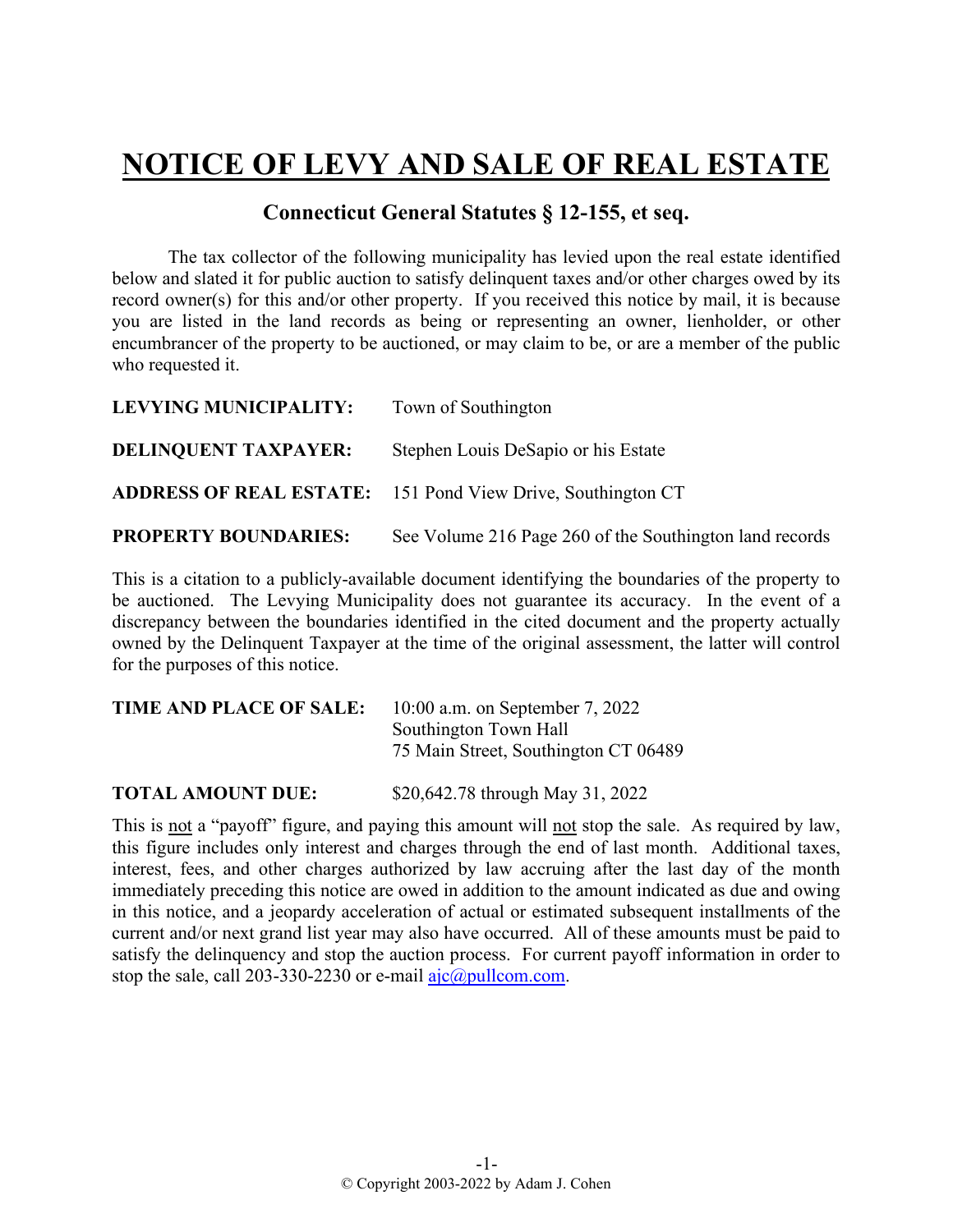**SURVIVING ENCUMBRANCES:** This property will be sold "free and clear" to the winning bidder subject only to: (1) taxes and water/sewer charges laid by the levying municipality which were not yet due and payable at the time of the levy, which is the date accompanying the signature on the first notice of this sale filed in the land records, except as are recovered from the sale; (2) the accrued taxes and water/sewer charges of any other governmental authority against this property; (3) any federal lien recorded until 30 days before the date which is six months after the auction date, except as extinguished pursuant to federal law; (4) easements, covenants and restrictions in favor of other parcels of land predating the time of the levy; (5) solely to the extent any of the delinquencies identified above was assessed on property other than the property to be sold, all encumbrances perfected before this notice was recorded; (6) interests exempt from levy and sale under the Constitution and laws of the United States; (7) the interest of any person or such person's predecessors in title for whom notice of the sale was not sent as required by law, and who had a right to such notice, and who did not in fact know of it within six months thereafter, until expiration of the limitation deadline in C.G.S. § 12-159b; (8) any monetary encumbrance recorded between June 10, 2022 and the date the first notice of this sale was filed in the land records, unless its holder is notified of the tax sale as required by law or in fact knew of it within six months thereafter; (9) any other interest not foreclosed by this tax sale procedure under state law; and (10) the effect of any federal, state, or local law and the restrictions and conditions in the tax sale notices and announced at the auction.

**PERSONS TO WHOM THIS NOTICE IS SENT:** The following persons are, or may claim to be, or may represent, the known holders of choate interests which will be affected by the sale. Absent payment in full before the auction or valid redemption within six months thereafter, the respective titles, mortgages, liens, restraints on alienation, and other encumbrances in this property in favor of all persons with actual or constructive notice thereof shall be extinguished.

| Stephen Louis DeSapio or his Estate<br>151 Pond View Drive<br>Southington, CT 06489 |                                            |
|-------------------------------------------------------------------------------------|--------------------------------------------|
| Stephen Louis DeSapio or his Estate                                                 | Citizens Bank, N.A.                        |
| and Maryann A. Wotton, Ind. & Fid.                                                  | One Citizens Plaza                         |
| 198 Towne House Road                                                                | Providence, RI 02903                       |
| Hamden, CT 06514                                                                    | successor to RBS Citizens, N.A.            |
|                                                                                     |                                            |
| Internal Revenue Service                                                            | <b>State of Connecticut</b>                |
| <b>Advisory Consolidated Receipts</b>                                               | Dept. of Revenue Services                  |
| 7940 Kentucky Dr., Stop 2850F                                                       | 450 Columbus Blvd, Suite 1                 |
| Florence, KY 41042                                                                  | Hartford, CT 06103                         |
| (solely for any inchoate estate taxes)                                              | (solely for any inchoate succession taxes) |